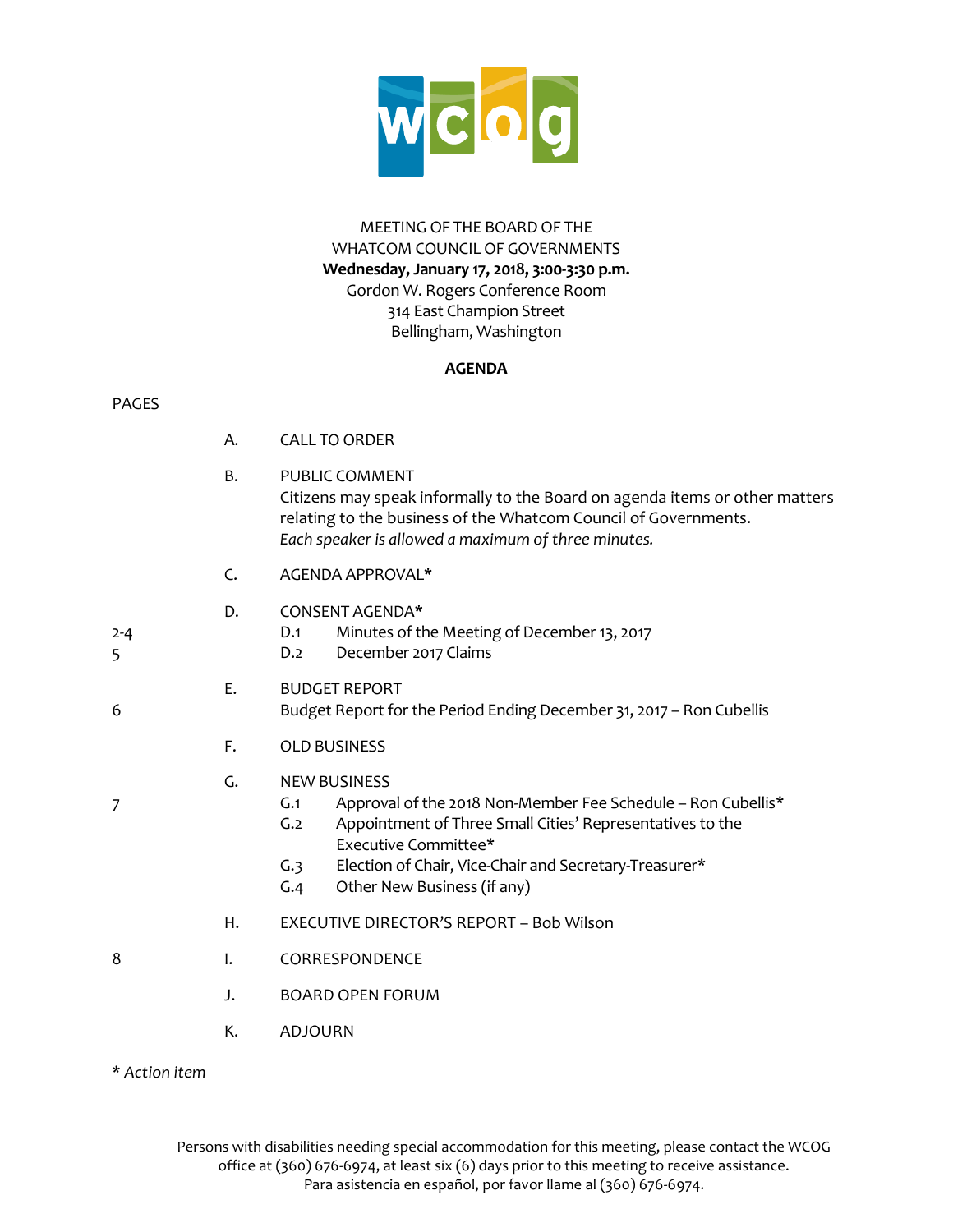# WHATCOM COUNCIL OF GOVERNMENTS BOARD MINUTES – DRAFT December 13, 2017

#### IN ATTENDANCE:

- MEMBERS VOTING: Michael McAuley, Port of Bellingham (Vice-Chairman); April Barker (for Kelli Linville), Terry Bornemann, Michael Lilliquist, Bellingham; Jon Mutchler, Ferndale; Bruce Ford, Lake Whatcom W&SD; Scott Korthuis, Lynden; Tom Jones, Nooksack; Rud Browne, Whatcom County
- GUEST Pete Stark, WTA
- STAFF Ron Cubellis, Hugh Conroy
- A. CALL TO ORDER

Vice-Chairman McAuley, acting as chair, called the meeting to order at 3:30 p.m. with a quorum present.

B. PUBLIC COMMENT

No members of the public were in attendance.

C. AGENDA APPROVAL

Mr. Korthuis requested that an action item be added to the agenda under New Business: "Resolution No. 17-12-1, Recognizing the Service of Bob Bromley."

**MOTION**: Mr. Korthuis moved, Mr. Browne seconded, to approve the agenda with the addition requested by Mr. Korthuis.

## **MOTION PASSED**

D. CONSENT AGENDA

**MOTION**: Mr. Mutchler moved, Mr. Korthuis seconded, to approve the consent agenda, which included the minutes of the Council Board meeting of October 11, 2017, and a list of claims from October 1 through November 30, 2017, inclusive, in the amount of \$214,294.75, which was contained in the meeting packet sent to the representatives on December 6, 2017, and which was audited and certified by the Executive Director, acting as the Auditing Officer, as required by RCW 42.24.090.

**MOTION PASSED** (Ms. Barker abstained)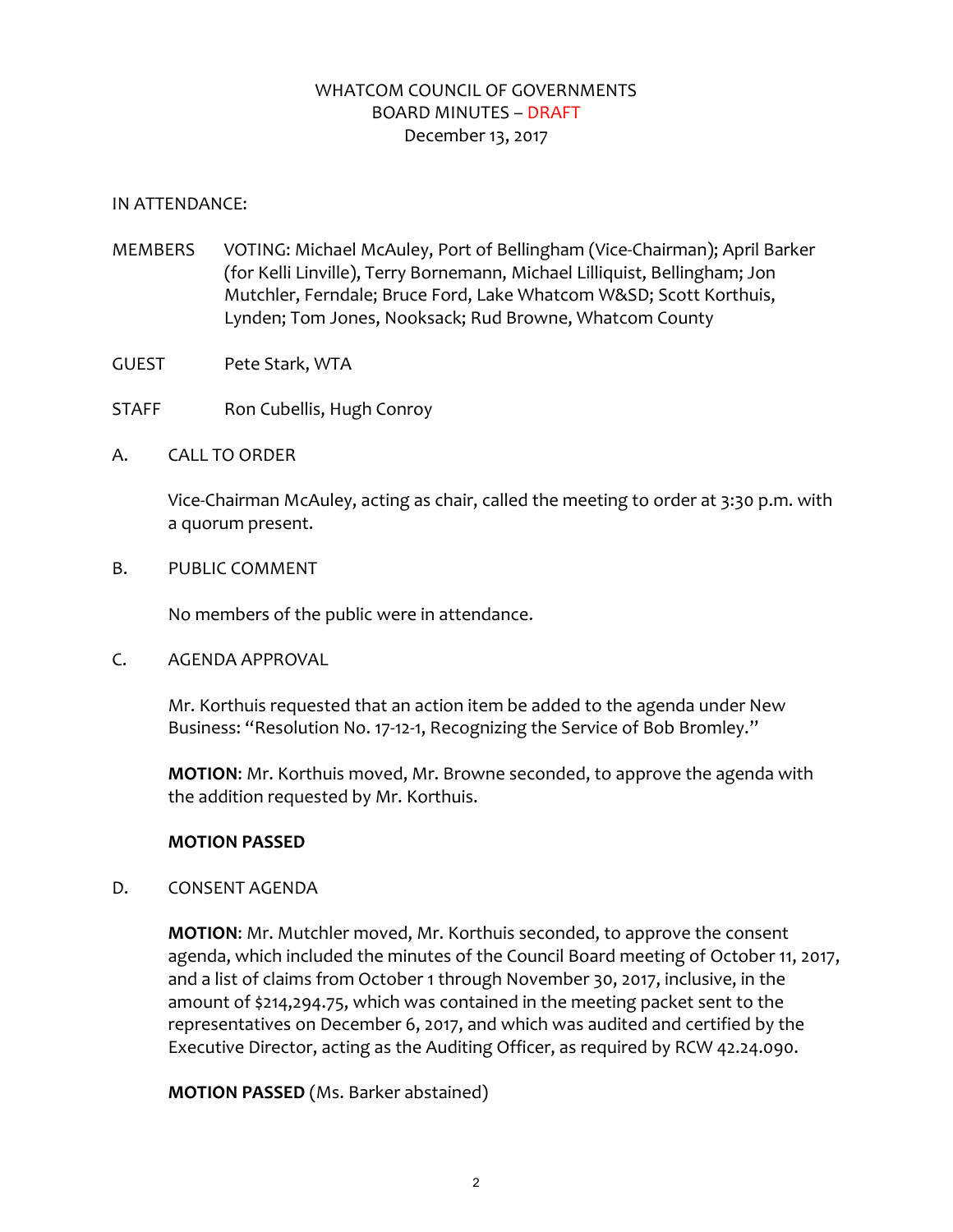Council Board Meeting December 13, 2017 Page 2

#### E. BUDGET REPORT

Mr. Cubellis presented the budget report as of November 30, 2017.

F. OLD BUSINESS

None

- G. NEW BUSINESS
	- G.1 Adoption of Proposed 2018 Budget

Mr. Cubellis described the changes made to the proposed budget since the Council Board reviewed the first draft in October. He then informed the representatives that the Executive Committee – at its meeting immediately preceding the Council Board meeting – passed a motion recommending that the budget be adopted.

**MOTION:** Mr. Mutchler moved, Mr. Lilliquist seconded, to approve the 2018 Whatcom Council of Governments Budget, as presented.

## **MOTION PASSED**

## G.2 2017 Budget Amendment

Mr. Cubellis explained that the 2017 WCOG Budget underestimated the Smart Trips program's printing expense by approximately \$20,000, and the building lease's triplenet expense by about \$15,000, primarily due to the unanticipated replacement of the building's heating, ventilation and air conditioning system. To cover these expenses, he requested that the Board amend the budget by adding \$35,000 of state Commute Trip Reduction program funds to revenue. Mr. Cubellis then answered questions posed by the representatives about the triple-net expense.

**MOTION:** Mr. Korthuis moved, Mr. Jones seconded, to approve Amendment No. 2017-1 to the 2017 Whatcom Council of Governments Budget.

## **MOTION PASSED**

G.3 Adoption of 2018 Meeting Schedule

**MOTION:** Mr. Lilliquist moved, Mr. Jones seconded, to approve the 2018 Whatcom Council of Governments meeting schedule, as presented.

#### **MOTION PASSED**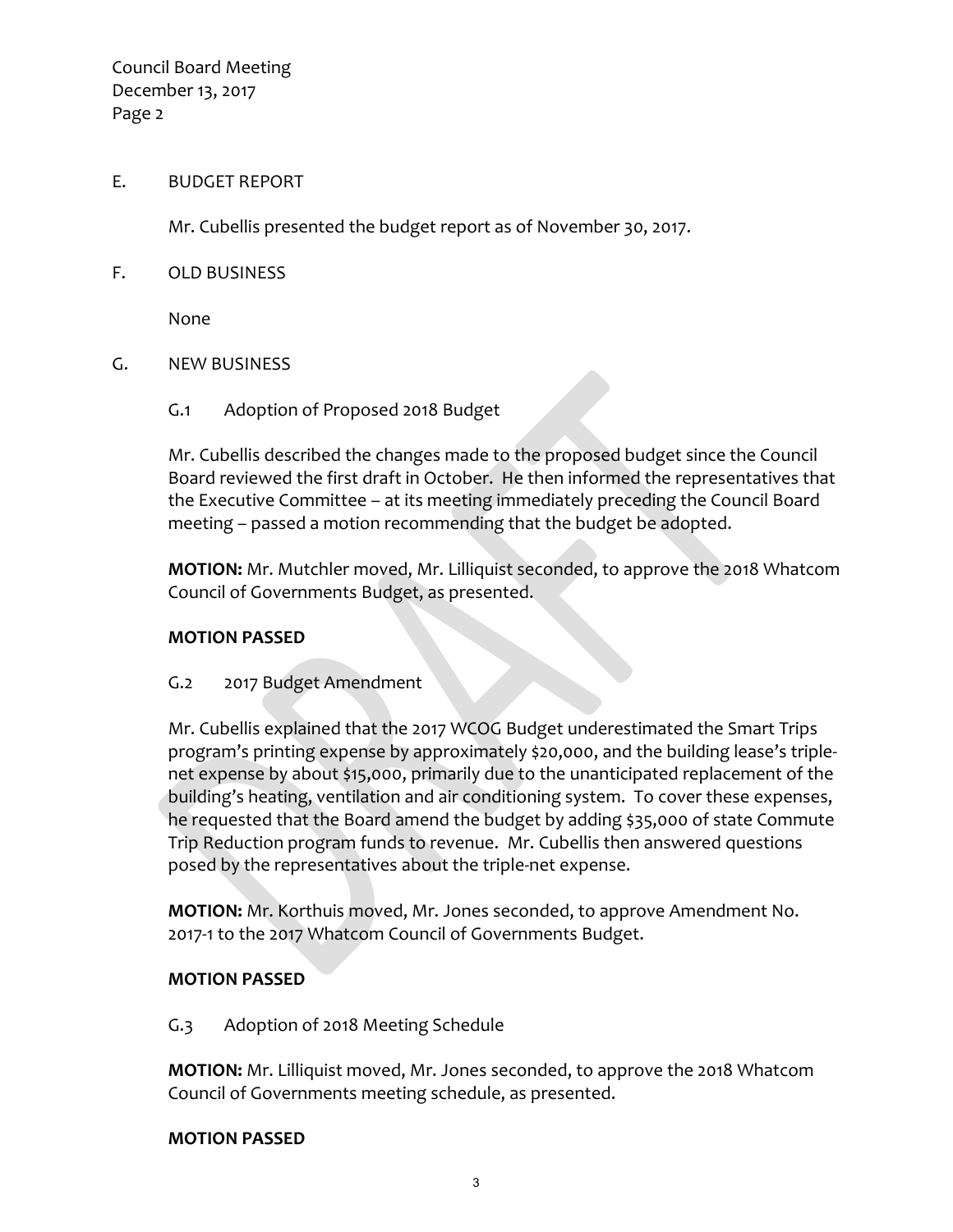Council Board Meeting December 13, 2017 Page 3

G.4 Resolution No. 17-12-1, Recognizing the Service of Bob Bromley

Acting Chairman McAuley asked the representatives to take a moment to read the proposed resolution honoring Chairman Bob Bromley for his long and dedicated service to WCOG, the City of Sumas and Whatcom County. A number of comments were made expressing admiration for Chairman Bromley.

**MOTION:** Mr. Mutchler moved, Mr. Bornemann seconded, to approve Resolution No. 17-12-1, "Recognizing the Service of Bob Bromley."

#### **MOTION PASSED**

(A copy of Resolution No. 17-12-1 is attached.)

H. CORRESPONDENCE

Mr. Cubellis directed the representatives' attention to the response from the U.S. Department of Transportation to the letter sent to Secretary Chao in October by the executive director at the instruction of the Board.

I. BOARD OPEN FORUM

No comments were offered by the representatives.

J. ADJOURNMENT

There being no further business, the meeting adjourned at 4:01 p.m.

Secretary-Treasurer **Executive Director** 

Jack Louws Robert H. Wilson, AICP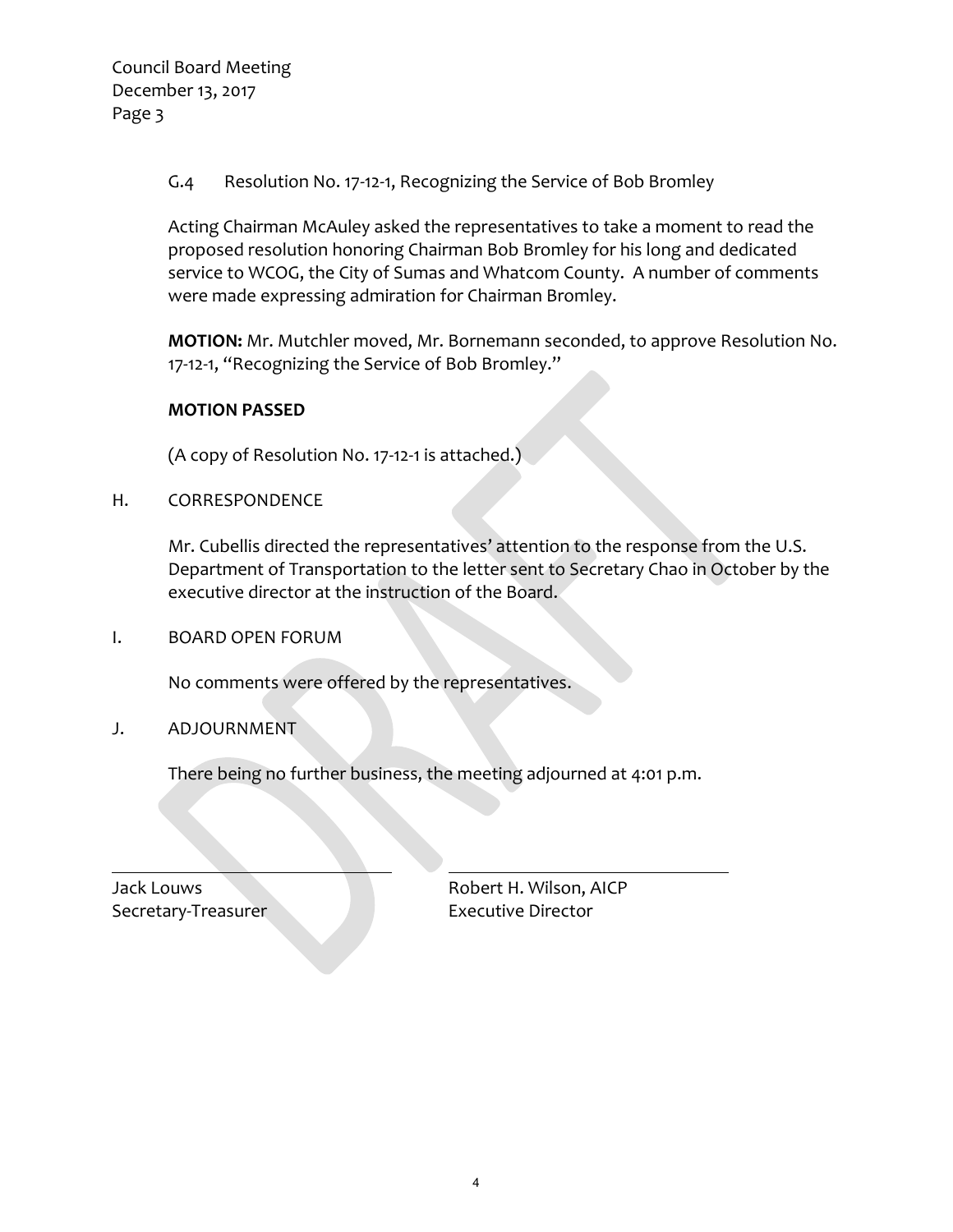# **Whatcom Council of Governments CLAIMS LISTING**

#### **December 2017**

| <b>Date</b>   | Num        | <b>Source Name</b>                 | Memo                                           | <b>Paid Amount</b> |
|---------------|------------|------------------------------------|------------------------------------------------|--------------------|
| <b>Dec 17</b> |            |                                    |                                                |                    |
| 12/01/2017    | eft        | <b>NAVIA Benefits</b>              | <b>Benefits</b>                                | 300.00             |
| 12/07/2017    | 1035       | Mary Anderson                      | <b>Expense Reimbursement</b>                   | 27.29              |
| 12/11/2017    | 2282       | Bellingham Herald (advertising)    | <b>Public Hearing Notices</b>                  | 575.00             |
| 12/11/2017    | 2283       | Bob Wilson                         | <b>Expense Reimbursement</b>                   | 293.95             |
| 12/11/2017    | 2284       | <b>Bruce's Janitor Service</b>     | Janitorial                                     | 625.00             |
| 12/11/2017    | 2285       | <b>BTC Leasing</b>                 | Office Equipment/Software                      | 449.18             |
| 12/11/2017    | 2286       | Capitol City Press                 | Printina                                       | 636.51             |
| 12/11/2017    | 2287       | Cascade Natural Gas                | <b>Utilities</b>                               | 182.57             |
| 12/11/2017    | 2288       | Cascadia Newspaper Co. LLC         | Advertising                                    | 150.00             |
| 12/11/2017    | 2289       |                                    | Rental                                         | 5,496.32           |
|               |            | <b>Champion Building LLC</b>       | <b>Expense Reimbursement</b>                   | 207.97             |
| 12/11/2017    | 2290       | <b>Hugh Conroy</b>                 |                                                | 1,080.00           |
| 12/11/2017    | 2291       | <b>IBI Group US</b>                | <b>Professional Services</b>                   | 104.00             |
| 12/11/2017    | 2292       | Marine Life Center                 | <b>Summer Camp Visits</b>                      | 208.64             |
| 12/11/2017    | 2293       | Melissa Fanucci                    | <b>Expense Reimbursement</b>                   |                    |
| 12/11/2017    | 2294       | <b>Parker Northwest Associates</b> | <b>Professional Services</b>                   | 6,986.00           |
| 12/11/2017    | 2295       | <b>Puget Sound Energy</b>          | <b>Utilities</b>                               | 205.53             |
| 12/11/2017    | 2296       | Purchase Power                     | Postage                                        | 1.096.00           |
| 12/11/2017    | 2297       | Ricoh USA Inc.                     | Office Equipment/Software                      | 134.87             |
| 12/11/2017    | 2298       | Robeks Fruit Smoothies             | Incentives                                     | 33.55              |
| 12/11/2017    | 2299       | Ron Cubellis                       | <b>Expense Reimbursement</b>                   | 103.26             |
| 12/11/2017    | 2300       | Sanitary Service Corporation       | <b>Utilities</b>                               | 52.93              |
| 12/11/2017    | 2301       | Special-T Window Films             | Repair & Maintenance                           | 203.27             |
| 12/11/2017    | 2302       | US Bank                            | <b>Purchase Card</b>                           | 4.053.31           |
| 12/11/2017    | 2281       | Ricoh USA Inc.                     | Office Equipment/Software                      | 317.05             |
| 12/11/2017    | Transfer   | <b>WCOG Petty Cash</b>             | Petty Cash Refill                              | 250.00             |
| 12/11/2017    | 1036       | Cullup, Ryan                       | Incentives                                     | 250.00             |
| 12/13/2017    | eft        | <b>NAVIA Benefits</b>              | <b>Benefits</b>                                | 2.00               |
| 12/14/2017    | 1037       | Bellingham Sportsplex              | Healthcare                                     | 100.00             |
| 12/14/2017    | 1038       | <b>Bellingham Fitness</b>          | Healthcare                                     | 0.00               |
| 12/18/2017    | 1039       | <b>Fitness Evolution</b>           | Healthcare                                     | 100.00             |
| 12/20/2017    | 1040       | <b>Fitness Evolution</b>           | Healthcare                                     | 100.00             |
| 12/28/2017    |            | <b>Intuit Payroll Service</b>      | Created by Payroll Service on 12/27/2017       | 37,351.14          |
| 12/28/2017    | 2303       | <b>AFLAC</b>                       | <b>Employee Paid Coverage</b>                  | 77.82              |
| 12/28/2017    | 2304       | <b>AWC-Additional Life</b>         | Employee Paid Life Ins.                        | 22.50              |
| 12/28/2017    | 2305       | <b>United Wav</b>                  | <b>Employee Contributions</b>                  | 450.00             |
| 12/28/2017    | E-pay      | Internal Revenue Service           | Federal Employment Tax QB Tracking # 533442697 | 6.605.00           |
| 12/28/2017    | E-pay      | Internal Revenue Service           | Federal Employment Tax QB Tracking # 533442697 | 815.43             |
| 12/28/2017    | E-pay      | Internal Revenue Service           | Federal Employment Tax QB Tracking # 533442697 | 815.43             |
| 12/28/2017    | E-pay      | Internal Revenue Service           | Federal Employment Tax QB Tracking # 533442697 | 0.00               |
| 12/28/2017    | eft        | Mass Mutual                        | Retirement                                     | 2,865.00           |
| 12/28/2017    | eft        | Mass Mutual                        | Retirement                                     | 3,277.04           |
| 12/28/2017    | eft        | Mass Mutual                        | Retirement                                     | 949.00             |
| 12/28/2017    | <b>EFT</b> | WA Dept of Retirement Systems      | <b>PERS Contribution</b>                       | 3.900.74           |
| 12/28/2017    | <b>EFT</b> | WA Dept of Retirement Systems      | <b>PERS Contribution</b>                       | 6,712.67           |
| 12/28/2017    | 2306       | <b>AWC</b>                         | <b>Benefits</b>                                | 1,109.00           |
| 12/28/2017    | 2307       | <b>AWC</b>                         | <b>Benefits</b>                                | 7,967.29           |
| 12/28/2017    | 1041       | Purchase Power                     | Incentives                                     | 8.55               |
| 12/28/2017    | 1041       | <b>Purchase Power</b>              | <b>Communication Services</b>                  | 0.95               |
| 12/29/2017    | 1042       | <b>AWC</b>                         | Healthcare                                     | 84.00              |
| <b>Dec 17</b> |            |                                    |                                                | 97,335.76          |

**The Council Board retroactively approves the payments made during December 2017 for the above listed claims in the total amount of: \$97,335.76\*** 

**Board Officer Title Construction Construction Date**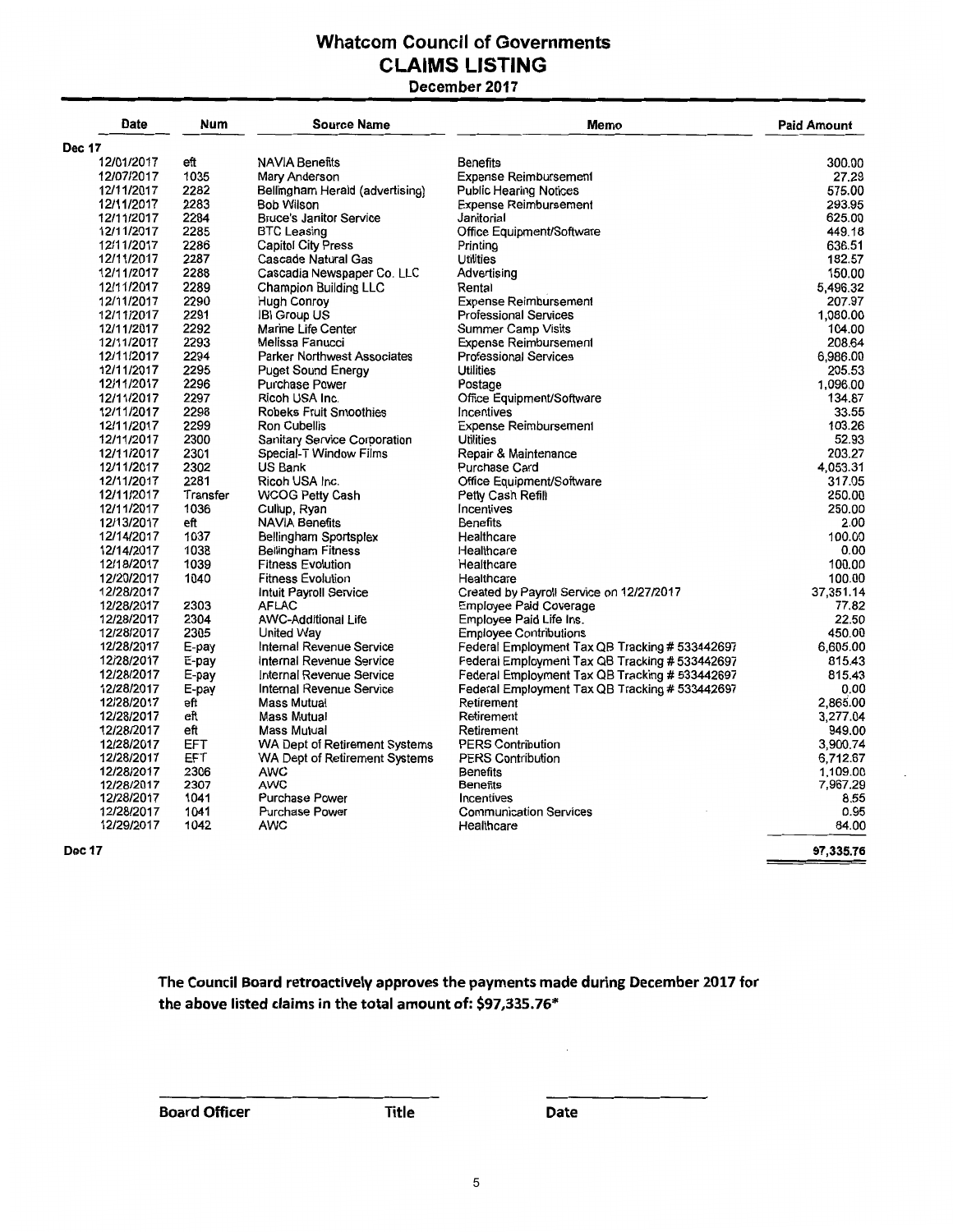# **Whatcom Council of Governments Board Budget Report**

 **January through December 2017**

|                                       | Jan - Dec 17 | <b>Budget</b> | % of Budget |
|---------------------------------------|--------------|---------------|-------------|
| Income                                |              |               |             |
| 333 · Federal Grants                  | 929,830      | 870,186       | 107%        |
| 334 · State Grants                    | 329,550      | 311,984       | 106%        |
| 337 - Local Grants                    | 133,981      | 86,861        | 154%        |
| 361 · Interest Income                 | 1,768        | 1,500         | 118%        |
| 367 · Contributions & Donations       | 700          |               |             |
| 368 · Membership Dues                 | 146,047      | 146,299       | 100%        |
| 369 · Other Income                    | 18,232       | 36,922        | 49%         |
| 389 - Other Nonrevenues               | 4,449        |               |             |
| <b>Total Income</b>                   | 1,564,557    | 1,453,752     | 108%        |
| Expense                               |              |               |             |
| 505 Communication Services            | 29,730       | 35,900        | 83%         |
| 510 Consultants & Contract Services   | 154,834      | 178,193       | 87%         |
| $515$ $\cdot$ Incentives              | 10,955       | 10,600        | 103%        |
| 520 · Insurance- Property & Liability | 9,710        | 11,000        | 88%         |
| 530 · Office Equipment & Software     | 20,341       | 19,420        | 105%        |
| 535 · Pass-Through Funding            | 55,857       | 61,150        | 91%         |
| 545 · Printing                        | 21,685       | 24,600        | 88%         |
| 550 · Professional Development        | 10,057       | 7,900         | 127%        |
| $555 -$ Rent                          | 84,944       | 83,000        | 102%        |
| 560 · Repair & Maintenance            | 3,070        | 6,000         | 51%         |
| 565 · Payroll - Salaries & Wages      | 680,665      | 678,326       | 100%        |
| 566 · Payroll - Taxes & Benefits      | 283,912      | 276,659       | 103%        |
| 575 · Supplies                        | 8,553        | 9,600         | 89%         |
| 580 · Travel                          | 13,336       | 13,200        | 101%        |
| 585 · Utilities                       | 13,499       | 13,000        | 104%        |
| 590 · Miscellaneous Expense           | 11,774       |               |             |
| <b>Total Expense</b>                  | 1,412,922    | 1,428,548     | 99%         |
| Revenues Less Expenses                | 151,635      | 25,204        | 602%        |

| Balance Sheet as of:    | 1/1/2017      | 12/31/2017    |
|-------------------------|---------------|---------------|
| Cash on hand            | \$<br>6.950   | \$<br>110,119 |
| Investment Account      | 74.125        | 125.893       |
| Accounts Receivable     | 180,868       | 10,369        |
| Total                   | \$<br>261.943 | \$<br>246,381 |
| <b>Accounts Payable</b> | 36,531        | 10,504        |
| <b>Working Capital</b>  | \$<br>225,412 | \$<br>235,877 |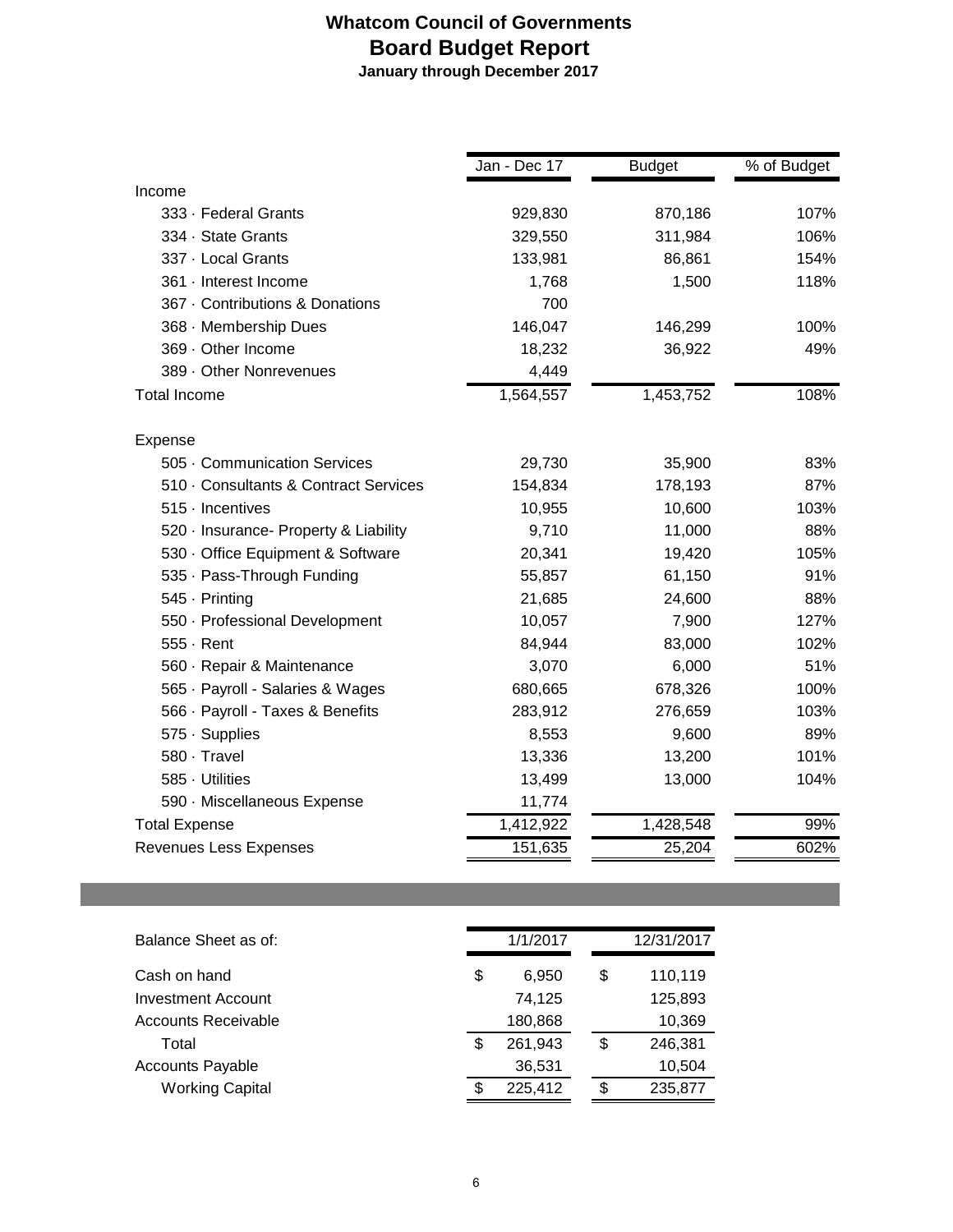

# **MEMORANDUM**

To: WCOG Board From: Ron Cubellis, Deputy Executive Director/CFO Date: January 8, 2018

Subject: 2018 Fee Schedule

The following fees are proposed for the 2018 Fee Schedule. These are the rates charged to non-member entities and individuals. The Staff time rate includes wages, benefits and overhead from the adopted 2018 budget. The photocopy fee remains unchanged from last year. The vendor direct deposit fee is new this year. The charge covers our cost transaction cost. One of our vendors said they would pay the fee to receive their payment through direct deposit.

## 2018 Fee Schedule

| <b>Staff Time:</b>                            | \$98.71 per hour |
|-----------------------------------------------|------------------|
| Photocopies:                                  | $$0.15$ per copy |
| Vendor direct deposit fee: \$2.00 per payment |                  |

**SUGGESTED MOTION**: Approve the 2018 Fee Schedule as presented.